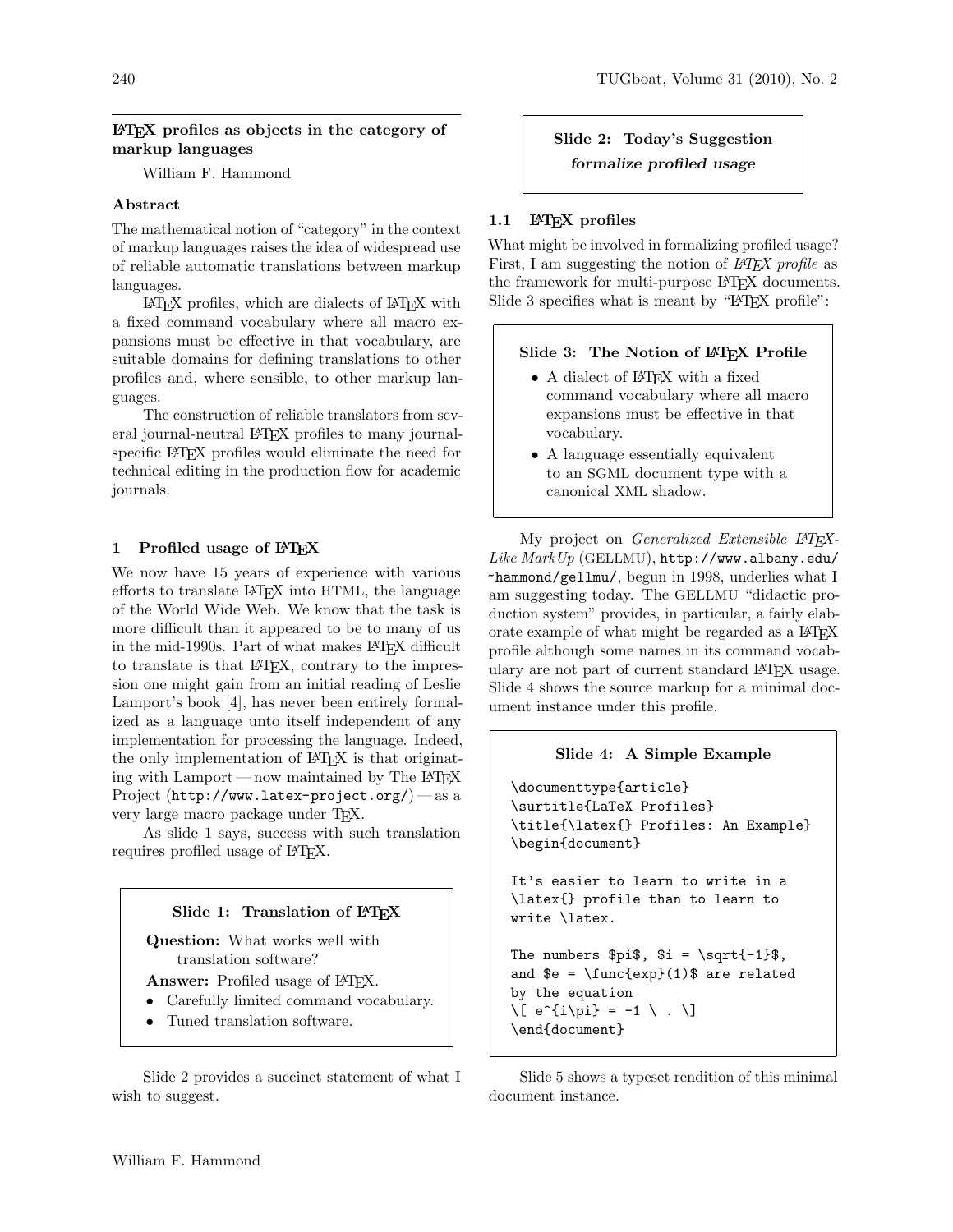Slide 5: LATEX Profiles: An example

It's easier to learn to write in a LAT<sub>F</sub>X profile than to learn to write  $\mathbb{F}_K$ . The numbers  $\pi$ ,  $i = \sqrt{-1}$ , and  $e = \exp(1)$ are related by the equation

 $e^{i\pi} = -1$ .

#### Slide 6: The GELLMU Project

- Demonstrates that the ideas in this presentation can be implemented
- Provides a didactic document type which may be viewed as close enough to being a LATEX profile that it can serve as a base for constructing profiles

From the outset I should make clear that:

- 1. The totality of standard usage of classical LATEX, as we have it, is not suitable for modeling as a LATEX profile.
- 2. There should be many LATEX profiles.

#### 1.2 HTML translation history

A close examination of our 15 years of experience with the most successful projects for the automatic translation of LATEX to HTML will suggest that such translations should take place in two stages: (a) first, capture the LATEX document as an XML document under a document type that closely models LAT<sub>EX</sub>, and (b) second, translate from that document type to HTML. This is, in fact, the design in the GELLMU project (see [6], [7], and [8]) except that GELLMU source, though LAT<sub>EX</sub>-like, is not LAT<sub>EX</sub> nor a dialect of present LATEX.

The two stage design is also integral to the remarkably successful translator  $LaTeXML$ <sup>1</sup> initiated around 2001 at the U.S. National Institute of Standards and Technology (NIST) under the very capable leadership of Bruce Miller for the purpose of providing a translation route to HTML (actually XHTML+MathML) for the NIST Handbook of Mathematical Functions. As time passed LaTeXML became the translation engine for the ambitious project "arXMLiv",<sup>2</sup> led by Michael Kohlhase of Jacobs University in Bremen, for translation to XHTML  $+$ MathML of Paul Ginsparg's large e-print archive,<sup>3</sup> originally housed at Los Alamos and now located at Cornell.

An older very successful project for translation from LATEX to HTML (including, as desired,  $XHTML+MathML$ ) is  $texthi 4$  developed by the late Eitan Gurari of Ohio State University, in the years after 1995. While its core technique is the use of special-loading in DVI files generated by LAT<sub>EX</sub> with tex4ht macros, since the time that the project's scope was extended to generate a number of XML formats other than HTML, it has seemed clear to me that the tex4ht design would be improved by generating XML under a document type modeling the supported parts of LATEX and then using standard XML libraries for translation to HTML and the various other XML document types.

### 2 The advantage of using a IATEX profile

The crux of the problem in translating LAT<sub>EX</sub> documents to HTML is that L<sup>AT</sup>FX, as a whole, is not well-defined as a language unto itself. In the LAT<sub>EX</sub> community there is a well-known "newbie" question: How can I know if my IAT<sub>F</sub>X document is correct? A commonly heard answer is that a LATEX document is correct if it runs seamlessly through LATEX, the program.<sup>5</sup>

The whole of LAT<sub>EX</sub>, with maximally sane mixing and matching of packages and arbitrary "legal" (see Lamport [4], Appendix E) excursions into the world of plain TEX, is suitable for translation to printer languages (either specific printer languages or, more commonly DVI and PDF) but not suitable for reliable automatic translation to HTML or to common authorlevel document formats.

#### 2.1 Language specification

When a list of LAT<sub>EX</sub> commands, perhaps 500 to  $1500$  in number,  $6$  is fixed, and when rules for usage of those commands in relation to each other, i.e., what commands are allowed to appear in a given context, are given, then one has something that is essentially equivalent to an  $S\text{GML}^7$  document type. It is straightforward to construct an XML<sup>8</sup> shadow.

<sup>1</sup> http://http://dlmf.nist.gov/LaTeXML/

 $^{2}$  http://kwarc.info/projects/arXMLiv/

<sup>3</sup> http://www.arxiv.org

<sup>4</sup> http://www.cse.ohio-state.edu/~gurari/TeX4ht/

<sup>5</sup> A tougher standard, probably unreasonably tough, might be that a LATEX document is correct if it runs through LATEX and also through the tex4ht driver script "mzlatex" for generating XHTML+MathML.

 $^6$  Imagine culling these commands from the  $\rm \,I4TEX$  core and from one's favorite packages; but note that one is just assembling a list of commands and is not in any way thereby adopting segments of packages.

<sup>7</sup> Standard Generalized Markup Language, an ISO standard. See Goldfarb's *Handbook* [2] for a copy of the standard, and see http://www.sgmlsource.com/ for amendments to the standard.

<sup>8</sup> Extensible Markup Language, a World Wide Web Consortium (W3C) standard [1].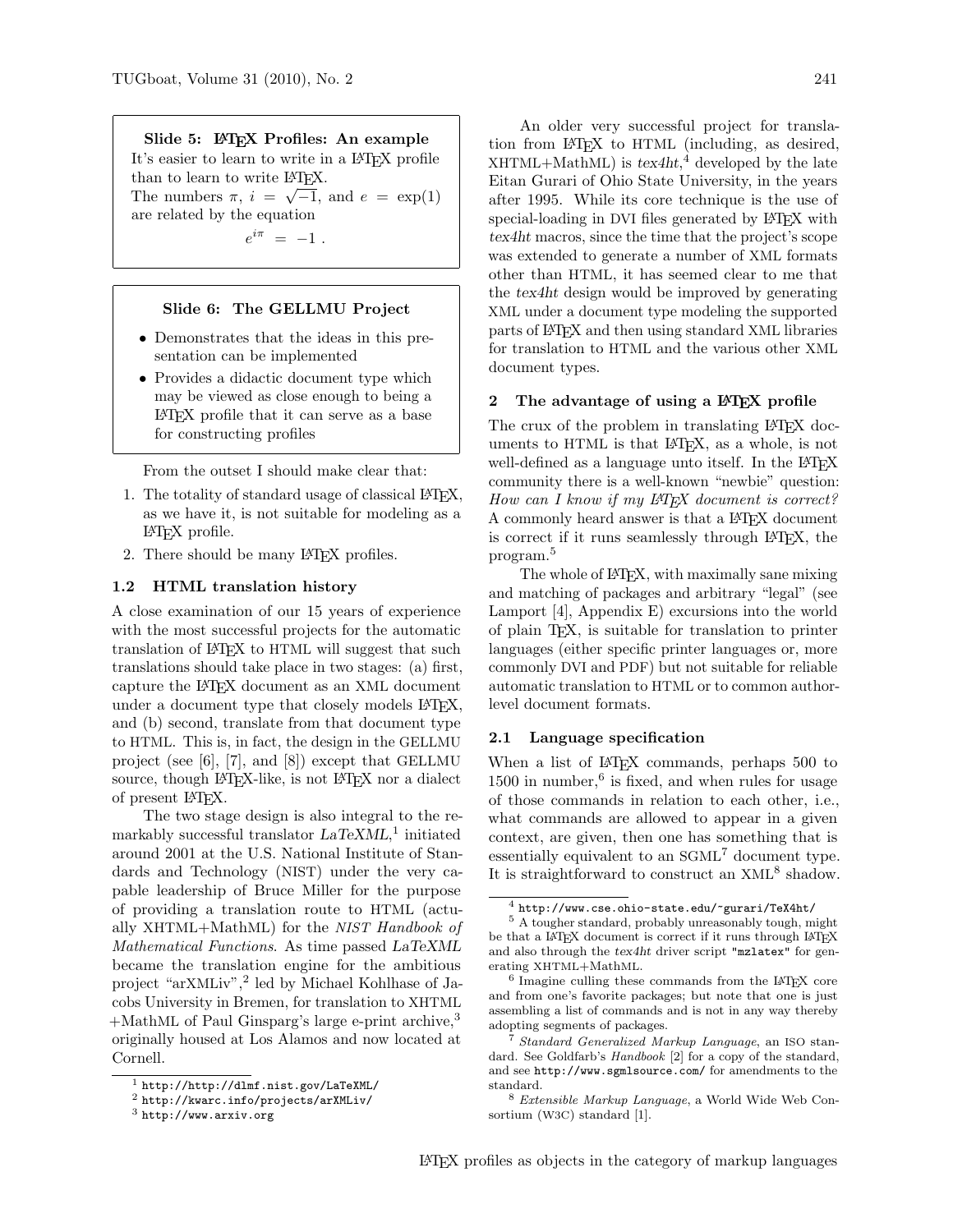The reason for the dual track is that dialects of classical LAT<sub>EX</sub> can be more closely modeled with SGML than with XML, which is SGML dumbed down for use on the World Wide Web. The difference here between SGML and XML is a question of convenience for authors. For example, if we want blank lines to begin new paragraphs without the tediously redundant explicit closing of previous paragraphs, then we want the umbrella of SGML in-house for the formal structuring of a L<sup>AT</sup>FX profile rather than the XML umbrella.

When a document language is implemented under the SGML umbrella, then

- 1. It is possible to know with varying degrees of precision, as required, when a document instance is technically correct.
- 2. Correct document instances can be translated automatically to other suitable formats with a very high degree of reliability.
- 3. Software libraries are available for most computer languages to facilitate automated translation and other forms of automatic processing such as, for example, automatic extraction of metadata.

# 2.2 Categories: A metaphor

At this point it is relevant to mention the mathematical notion of category.

# Slide 7: Notion of Category

- A category consists of:
	- 1. Objects
	- 2. Arrows between objects
- Rule: An arrow followed by a second is also an arrow
- Relevance: to suggest a way of thinking about markup
- (No plans for actually using category theory)

My reason for introducing the concept of category here is not for the purpose of applying category theory but for the purpose of suggesting different ways of thinking about how the community handles its documents. In particular, I'm trying to suggest a way of thinking about how the systematic use of translations between document formats can improve the way we operate with our documents. The largest relevant category here is the category of all markup languages:

# Slide 8: The Category of Markup Languages

- Markup languages are the objects
- Translations are the arrows

Slide 9 shows the principal objects and arrows in the category of markup languages associated with the GELLMU didactic production system.



Classical LATEX is, more or less, a markup language. While many useful arrows can point toward LATEX, few useful arrows point from LATEX toward markup languages other than printer languages.

# Slide 10: Classical LAT<sub>EX</sub>: An object in the category

# (to the extent that classical LATEX is a well-defined language)

- LAT<sub>F</sub>X is a reasonable translation target (for author-level markup languages).
- LAT<sub>F</sub>X is a poor domain for translation to languages other than printer languages.

Classical LATEX does not fall under the umbrella of SGML, but classical HTML does. While classical HTML is not under the umbrella of XML, there is a variant of HTML called XHTML that is.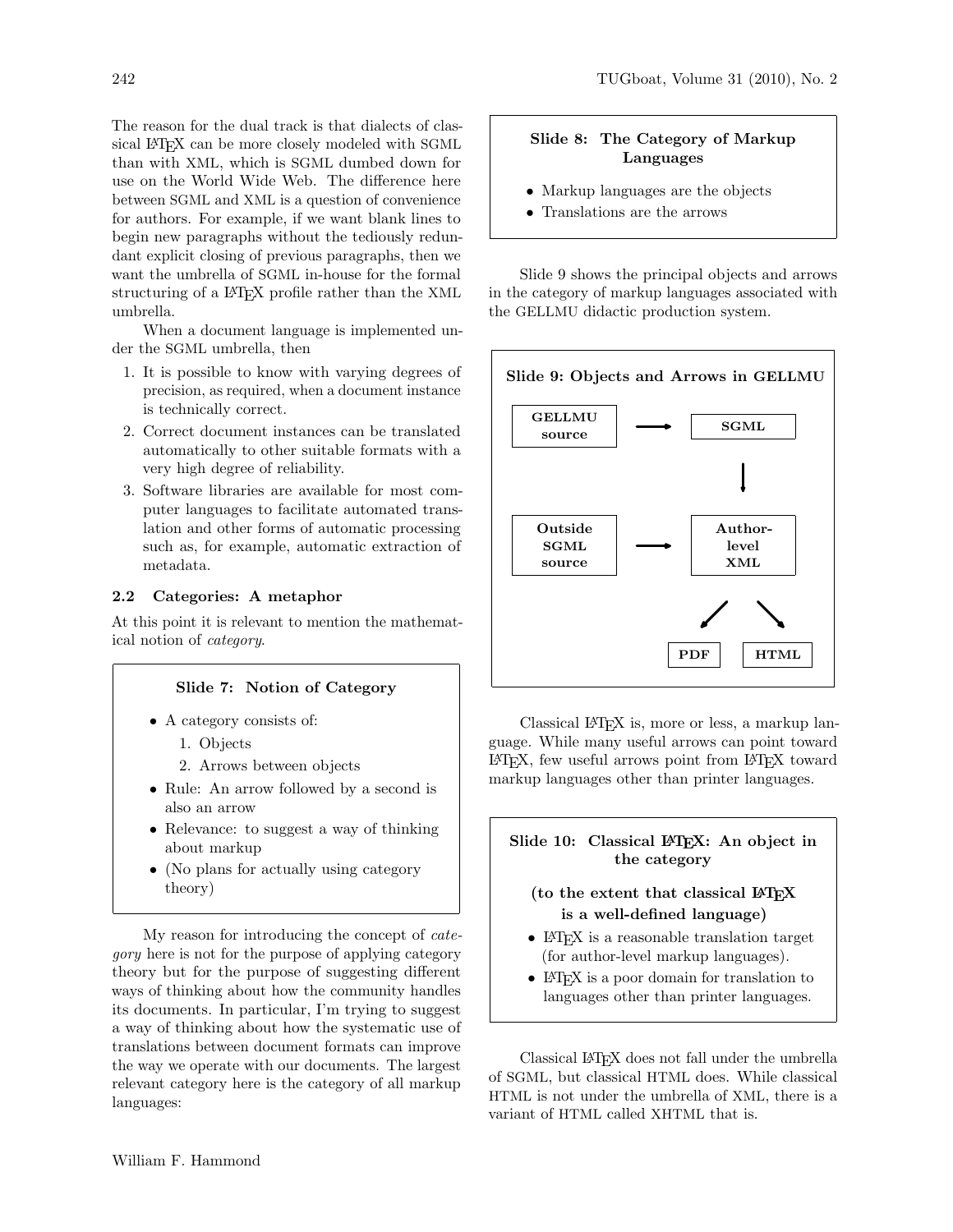#### 2.3 SGML and XML

# Slide 11: SGML & XML

- SGML is a subcategory of the category of all markup languages
- XML is a subcategory of SGML
- XML is SGML made suitable for the World Wide Web

SGML is designed so as to facilitate the construction of arrows emanating from an SGML document type.

#### Slide 12: Good domains for translation

- Author-level SGML and XML document types are, by design, good domains for translation, i.e., arrows can flow from these document types.
- Arrows can be "chained"; these pipelines work well.

Let me suggest that in a properly designed system the chaining of arrows, i.e., translations, should take place at the command line. This makes it possible for the user to switch components (translators) from time to time, and it provides the opportunity for the user to run correctness tests at intermediate stages.

While the use of translations between document formats has not been part of regular LATEX practice, the use of translations has not been far away.

#### 2.4 Example: Texinfo

Texinfo, the language of the GNU Documentation System, was originally a vehicle for the simultaneous generation from a single source of (1) print output (via DVI) and (2) "Info", an early form of hypertext predating HTML. Historically, Texinfo had been processed by the TEX engine with Texinfo macros for print and either by the GNU Emacs Lisp engine or by a free-standing C program, called makeinfo, for Info hypertext. When HTML came along, it became easily possible for the program makeinfo to generate HTML as well as Info. It has been obvious from the beginning to anyone asking the question that Texinfo, which has a careful language definition, is equivalent to an SGML document type. This was formalized in the year 2000 with Daniele Giacomini's Sgmltexi,<sup>9</sup> and a few years later an independent XML

version of Texinfo was incorporated in the Texinfo distribution.

Because of its different markup syntax and command vocabulary relative to LAT<sub>F</sub>X, it is not sensible to think of Texinfo as a LATEX profile. But aside from those differences, it is a long-standing example of something that is the same type of object as a LATEX profile.

As an object in the category of markup languages Texinfo can serve usefully as both origin and target for arrows. This is often the case with authorlevel SGML and XML document types.

## 2.5 Example: The tdsguide document class

Another instance of the use of format translations lies in the production during the late 1990s of the specification document for the TEX Directory System (TDS), http://mirror.ctan.org/tds.zip. Ulrik Vieth devised a set-up under which the TDS specification could be written in LATEX and processed either as a LATEX document or as a Texinfo document (for Info and HTML outputs). Of course, there was a finite list of LAT<sub>EX</sub> commands (and environments) associated with the TDS LATEX source. In effect, this system can be said to amount to the ad hoc construction—not formalized—of  $(1)$  a LAT<sub>F</sub>X profile and (2) a program for translating that LATEX profile to Texinfo.



Note that although the LAT<sub>EX</sub> source tds.tex is very nicely structured, there are two reasons why a direct-to-html translation program might be expected to have trouble with it. First, it is written under the document class *tdsguide*; I am not aware of any direct-to-html translator with knowledge of that document class. Second, the document uses manmac syntax, which is part of plain T<sub>E</sub>X rather than LAT<sub>F</sub>X.

Moreover, inasmuch as it is reasonable to think about constructing a translation to regular LATEX from any author-level XML document type, it is, in particular, reasonable to imagine the possibility of

 $9$  http://www.archive.org/details/sgmltexi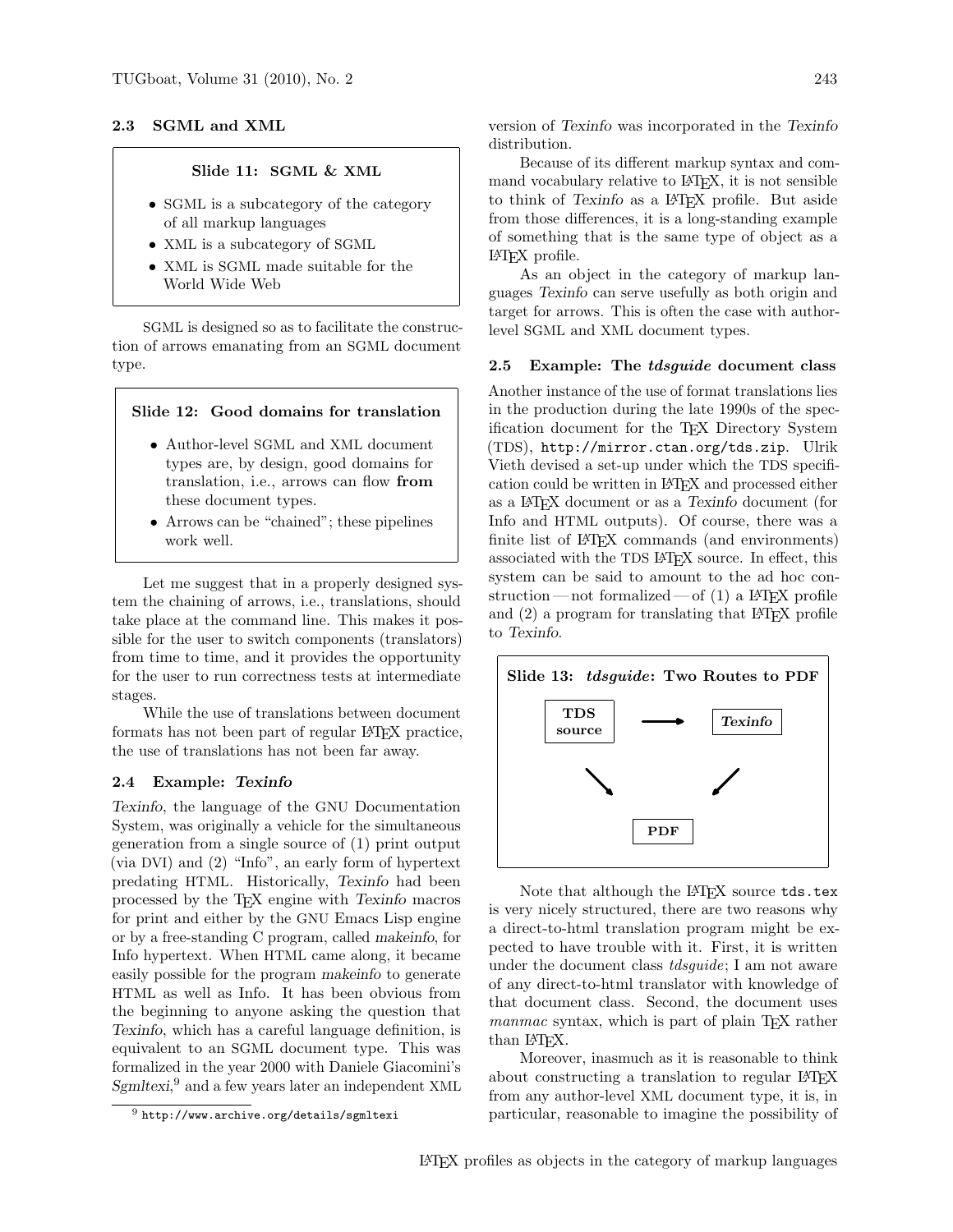someone constructing a translation from (the XML guise of) Texinfo to LATEX. That would offer a third (and different) route to PDF for tdsguide documents. Beyond that it is reasonable to think about constructing a translation from Texinfo to GELLMU article, and, following that with the translation to LATEX provided for GELLMU article would provide a fourth route to PDF for *tdsguide* documents.

# 3 How LATEX profiles might be deployed

There are many advantages.

# 3.1 Traditional LAT<sub>F</sub>X authors

We know that a very substantial portion of the community of LATEX authors is interested in being able to "pull" HTML from LAT<sub>FX</sub> documents. There are frequent questions in the Usenet newsgroup comp.text.tex about using translation programs. There is a recurring theme in discussions there where the participants are seeking a LAT<sub>EX</sub> authoring interface — a better form of LAT<sub>EX</sub> markup that is robust for translation to other formats, particularly HTML. Another recurring theme that is sometimes intertwined with the former theme is that of having a version of LATEX that enables an author to focus on content. Of course, there is some irony in this latter theme in that Lamport in his book [4] explicitly states that this is the purpose of LATEX as is indeed the case, when LAT<sub>F</sub>X is used well. Thus, the latter theme may be interpreted to be about somehow "enforcing" the use of IATEX as Lamport intended.

One or more LATEX profiles sponsored by the LATEX project could meet these requests.

#### 3.2 LATEX for beginners

With a suitably literate system for constructing LATEX profiles it should be a relatively simple matter to produce a command glossary for a given LATEX profile.

Combine the availability of a definitive command glossary with the enforcement of sane markup provided by routine structural validation in the process of running LATEX on a document instance under a LATEX profile, and it is not difficult to see why it should be easier for a beginner to learn a LAT<sub>EX</sub> profile than to learn classical LATEX.

# 3.3 LATEX's interface with established SGML document types

Although provision for typesetting SGML and XML has been a stated goal of the LATEX3 Project, almost all of the Project's work so far has been focused on developing the infrastructure for writing document classes and packages. The community is just beginning to harvest the results of that work.

Another aspect of the situation with SGML and XML in relation to LATEX is that while LATEX is used by a very large community of authors, it does not seem to be the case that large crowds of original authors have migrated to well-known document types such as that of the Text Encoding Initiative (TEI), http://www.tei-c.org, which provides a vehicle for capturing electronic versions of classical printed texts, and the  $DocBook^{10}$  document type, of the Organization for the Advancement of Structured Information Standards (OASIS), oriented (like Texinfo) toward documentation of technical work.

Well supported SGML and XML document types such as these typically are accompanied by formatting code for reaching both HTML for online presentation and PDF for print presentation.

Some tentative and rather incomplete experi $ments<sup>11</sup>$  I have undertaken, with the GELLMU didactic document type playing the role of a LAT<sub>EX</sub> profile, suggest to me that the process of formatting SGML and XML documents for print and HTML can be improved by first translating to a suitable LAT<sub>EX</sub> profile. This may seem contrary to common sense. The first point, however, is that numbering and crossreferences can be worked out at an early stage, so that one can have consistency in this regard between the print and HTML outputs. The second point is metaphorical. Think of the trip from a source document to an end format as a downhill journey. One can jump the entire distance, or one can move more slowly, checking in at way stations along a path; at each of these stages one strives to retain as much as possible for that stage of the author's expressed intention as found in the source.

## 3.4 Suggestions for LAT<sub>EX</sub> evolution

Slide 14 presents a capsule description of what I think the LATEX project should undertake in order to support the generation of HTML and other nontraditional formats from LATEX source.

Because the LATEX project needs to continue to provide support for legacy documents, a document instance written under a LAT<sub>EX</sub> profile must be clearly identifiable at the outset. My suggestion, used from the outset in the GELLMU project, is that one of these new document instances, prepared under

 $^{10}$ http://www.oasis-open.org/docbook/

 $11$  These involved using sgmlspl, about which there is a section in The LATEX Web Companion [3], and which is the staged translation workhorse in the GELLMU project, to begin building a translator from DocBook to GELLMU article, sufficient for handling four particular document instances.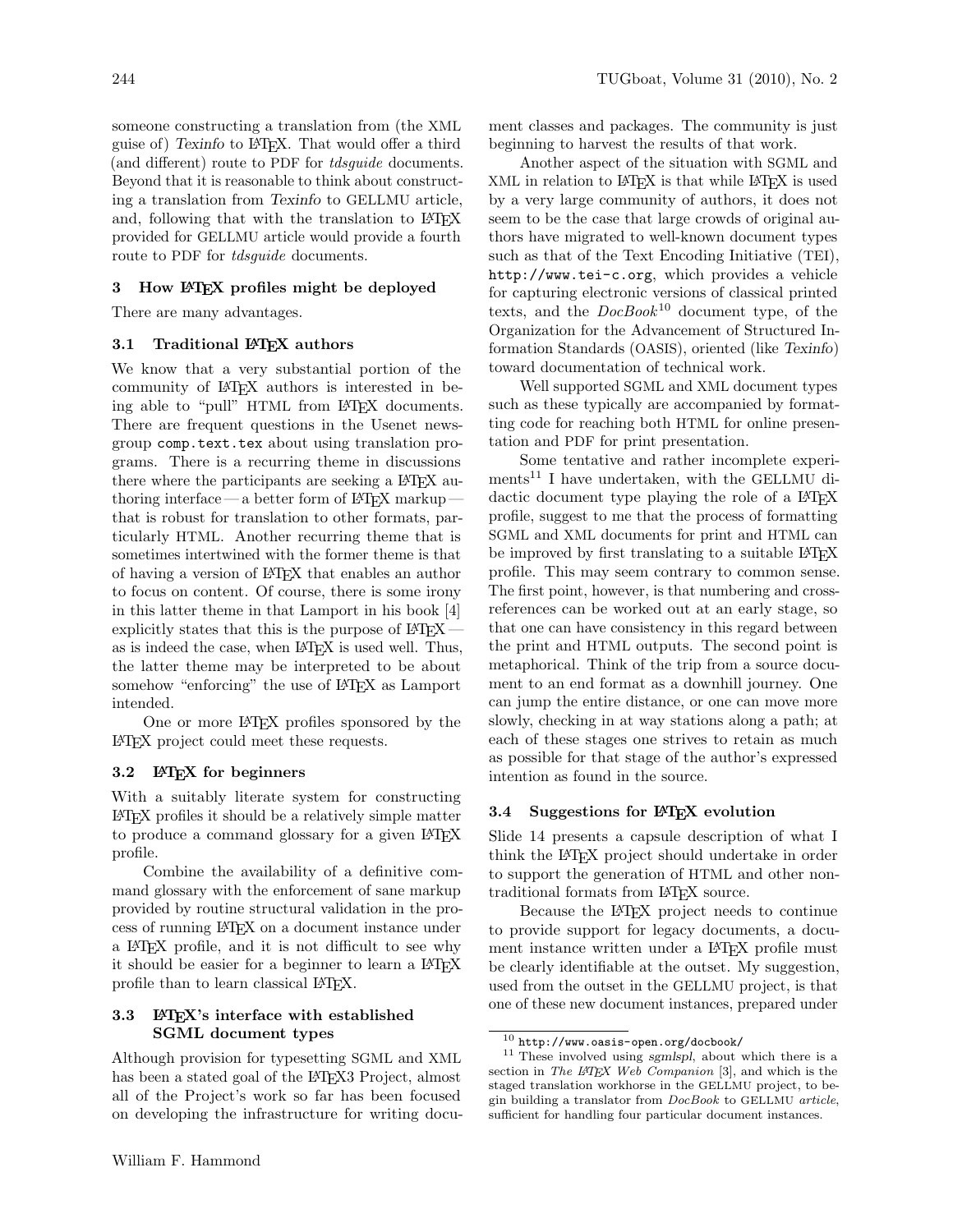a LATEX profile, should begin with \documenttype rather than \documentclass.

# Slide 14: Suggestion for the L<sup>AT</sup>EX Project

- Sponsor one or more reference profiles.
- Sponsor translations from reference profiles to PDF and HTML.

The argument of documenttype should be the name of the root element in the XML document type corresponding to the L<sup>AT</sup>EX profile being used. The name of the root element in an XML document type falls far short of specifying completely what document type definition (command list) is involved. With GELLMU \documenttype has an option whose content is typically a string that serves as a key to (or name for) a data structure that has been made known to the syntactic translator. (See §3.1 of the GELLMU Manual [5].) If this option is missing, the syntactic translator looks for a default value for that key corresponding to the name of the root element. While presently in GELLMU the documenttype option points to information characterizing the document type and style choices are determined by the manner of running processors on a document instance, it would be possible with LAT<sub>EX</sub> profiles, if desired, to incorporate style choice information in the data structures behind these keys.

As with the ad hoc system created for the TDS specification (section 2.5) there will be various choices for processing a document instance prepared under a LATEX profile. In particular, there are a number of choices for print formatting. Slide 15 indicates three possibilities:

# Slide 15: Paper Typesetting of a  $\mathbb{P}$ TFX Profile

There are several possibilities:

- Translate to classical LATEX
- Translate to ConTEXt
- Teach LAT<sub>F</sub>X itself to digest the profile

In case it is not completely clear, I should point out that the third of these routes might be substantially different from the first two in that the latter probably should involve first explicitly generating the XML shadow of the document instance and then translating from there. If one is also going to have HTML output, it would, of course, be expected that the HTML output would be translated from the same

XML shadow. With the third route, however, there will be the question of bypassing generation of a formal XML shadow and then losing the advantage of structural validation — or maybe constructing the XML shadow for structural validation and for staging non-print outputs but generating the print output directly from the source.

At this point I hope that the suggestions in Slide 16 will be obvious.

## Slide 16: Publishing

- Encourage maintainers of XML document types to reach HTML and PDF by translating first to reference LATEX profiles.
- Encourage authors to submit articles to journals as LATEX instances under reference profiles.

Technical editing by a journal should not be necessary when an article is submitted under a reference LATEX profile. The journal will have its own profile that is a modification of a reference profile enabling the journal to incorporate metadata. For each article a journal will prepare metadata, and the journal's processing stream will merge that metadata with the author's source to generate a document instance under the journal's profile that, in turn, will be processed to end formats using the journal's formatting software.

# 4 Issues with implementation

Within the GELLMU project, particularly its didactic production system, there is a demonstration that everything discussed here is possible. The question is how these ideas might be introduced so as to provide as smooth as possible a transition in authoring techniques for those LATEX users who wish to avail themselves of the advantages of source markup that is amenable to generalized processing rather than only processing for print by TEX engines.

#### 4.1 Syntax

The discussion following slide 15 suggests that a possible route to print for a document instance under a LATEX profile might bypass the profile's XML shadow. There are related questions:

1. Might a modern engine like luatex be a good vehicle for generating the SGML shadow? Similarly, might such an engine be a better vehicle than the GNU Emacs Lisp engine for generating the Texinfo version of the TDS specification (see section 2.5)?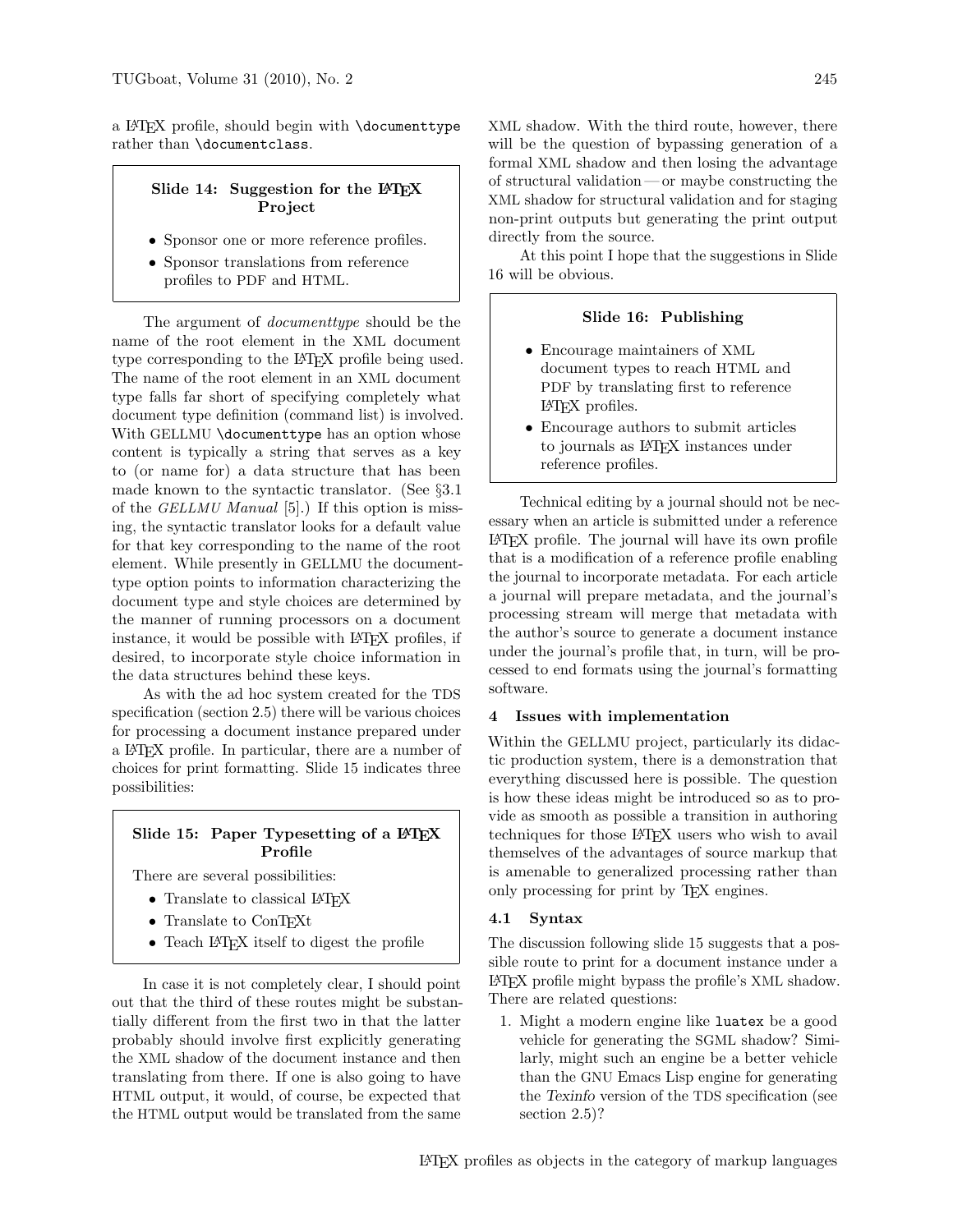2. Shall the engine used to generate the SGML shadow use knowledge (unlike the GELLMU syntactic translator) of the corresponding document type definition<sup>12</sup> in so doing? For example, shall this stage of processing be allowed to know that \frac takes two arguments, numerator and denominator, and to know what the names of those arguments are?

In regard to the second of these questions, if the processor for generation of the SGML shadow is allowed to use knowledge of command vocabulary, then the syntactical requirements for a document instance could be somewhat looser than in GELLMU. For example, as in LATEX but not in GELLMU, spaces could be allowed between the successive arguments and options in a command invocation. This would be both possible and, in a sense, author-friendly. However, I do not recommend loose syntax. The syntactic tightness of GELLMU was motivated by that of Texinfo. The enforcement of syntactic tightness can help prevent author errors. Moreover, the overall design of processing is more "modular" when the first stage deals only with syntax.

Also, if the processor for generation of the SGML shadow incorporates knowledge of the command vocabulary, then it may be reasonable for that processor to write the XML shadow directly without first going through an SGML shadow and then relying on an SGML parser and a subsequent processor with knowledge of the command vocabulary to write the XML shadow.

## 4.2 Counters

While L<sup>AT</sup>FX has infrastructure for managing counters, there is nothing entirely parallel in the SGML world. Document types can provide hooks for counting, and the processors operating on those document types can take those into account. Section 5.5 in the GELLMU Manual [5], "Labels, References, and Anchors", explains the approach to this in the GELLMU didactic production system.

Where there are to be multiple end formats of a given document instance, it is best if counters, numbering, and cross-references are managed centrally, as in the GELLMU didactic production system, so that there is consistency among the various end formats.

### 4.3 Names

For a faithful representation<sup>13</sup> of source markup under a LATEX profile as an XML document every item of LATEX markup needs to have a name.

For the document type of the GELLMU didactic production system the minimum number of characters in a command name is three. One and two character names are reserved for user macros. While this is not necessary, I recommend it.

A number of frequently used commands in classical LAT<sub>EX</sub> do not have names. The SGML and XML shadows need names for them. For example, ~ is "non-breaking space" in LATEX. In the GELLMU didactic production system it becomes the empty element named  $nbs.$ <sup>14</sup>

While the argument in a L<sup>AT</sup>FX command such as \emph simply corresponds to the content of an element <emph> in the XML shadow, the arguments in a command taking more than one argument such as \frac need to be named. For example, \frac{3}{7} would be represented in the XML shadow as

<frac><numr>3</numr><denm>7</denm></frac>.

#### 4.4 Special ASCII characters

One commonly sees the 128 characters in the ASCII character set in a table of 8 rows of 16 characters each. The first 2 rows are control characters that are, apart from newlines, non-printable and not used either in LATEX or in SGML document types. Thus there are 6 rows of 16 characters that are the printable ASCII characters except for the very last of these, which is not printable and not relevant here. Within the ASCII realm, we need to deal with the 95 printable characters. Of these 62 are alphanumeric— upper- and lowercase letters and numerals. The 33 remaining printable ASCII characters are the "special" ASCII characters.

Within the realm of electronic formats each of the 33 special ASCII characters is a candidate for use as a control character of some type. For this reason it is wise that a name be provided for each of these characters in a LATEX profile. This is the case in the GELLMU didactic document type. Thus, for example, { has markup meaning in LATEX, and one may use \{ to place an actual left brace in one's document; in the GELLMU didactic production system  $\setminus \{$  is represented by the empty element <lbr/>br/> in the XML shadow. The character @ is only a bit different. Normally it is perfectly safe to use this character for

<sup>12</sup> That the GELLMU syntactic translator operates only on syntax, largely without knowledge of command vocabulary, enables the syntactic translator to be employed for writing virtually any SGML or XML document type using directly the vocabulary of that document type with the advantage for the author of being able to use GELLMU's newcommand with arguments.

<sup>&</sup>lt;sup>13</sup> Faithful to the source apart from *newcommands* that should appear expanded.

<sup>14</sup> Of course, "non-breaking space" is the Unicode character U+00A0, but writing that in the XML shadow would make the shadow not a faithful representation of the source.